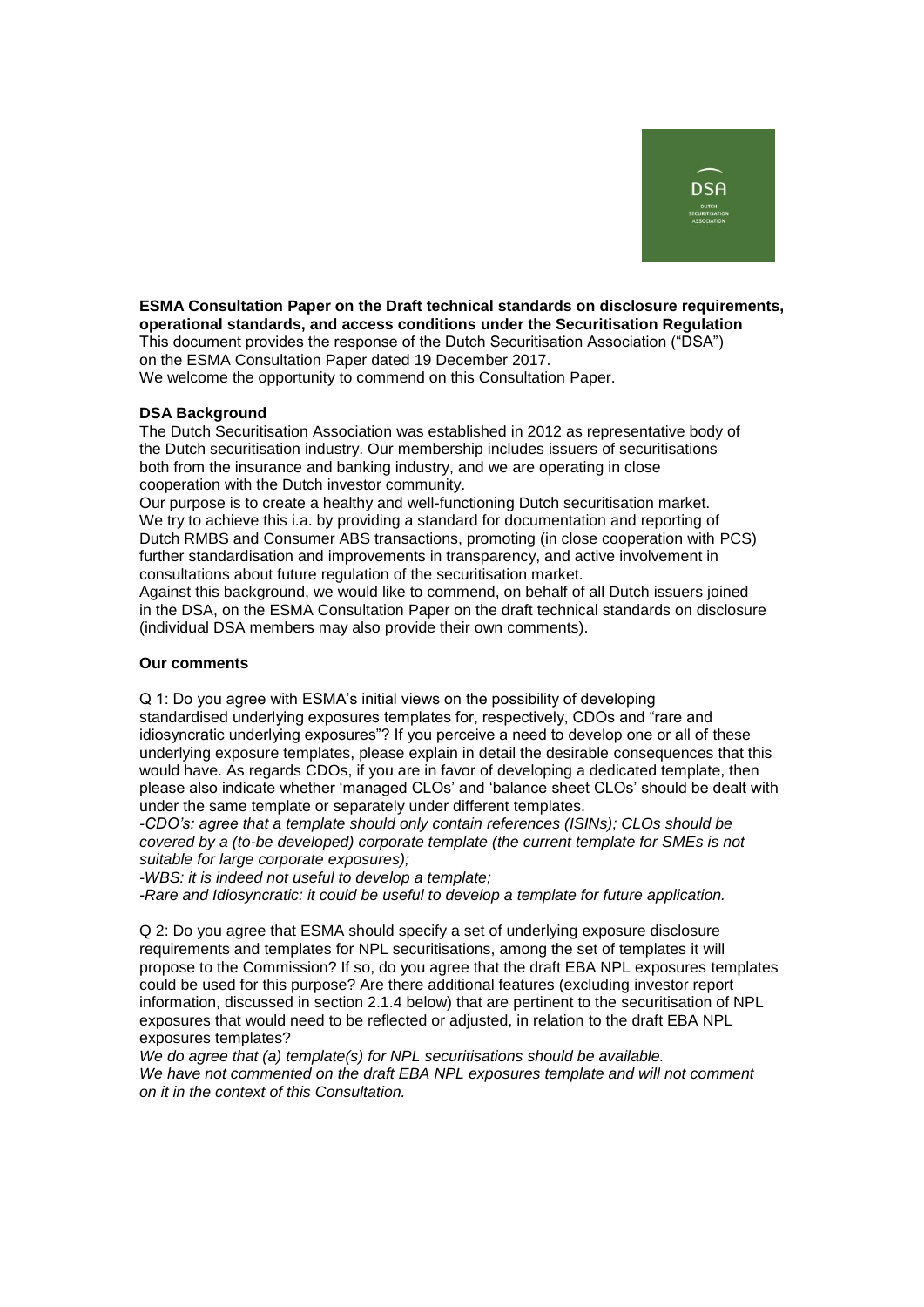Q 3: Do you have any comments on the loan/lease-level of granularity for non-ABCP securitisations? If so, please explain, taking into account the due diligence, supervisory, monitoring, and other needs and obligations of the entities discussed above. *We support loan level data already for many years and will continue to do so. We note however that changes to the templates for such granular information require huge efforts of data collection departments and consequently should be contemplated with low frequency and long advance notification.*

Q 4: Do you find these risk-related fields proposed in the draft templates useful? Do you see connections between them and the calculation of capital requirements under the SEC-IRBA approach provided for in the CRR?

*We would like to point to the fact that insight in competitor's PD/LGD info may lead to undesirable consequences (search for the lowest common denominator).*

*Given the current debate about floors for (inputs in) internal models, it is also not to be expected that institution specific IRB results will become useful as "proxy data", so we see also no direct benefit in including them in the templates in this context.*

Q 5: Do you have any views on the contents of the non-ABCP securitisation underlying exposure requirements found in the templates in Annexes 2 to 8 in the ITS (located in Annex V to this consultation paper)?

*As a general comment, we would like to emphasize the importance of providing clear and unambiguous definitions for all fields in the templates. Experience with the ECB taxonomy has learned that (unintended) wrong interpretations of requirements for specific fields can lead to serious delays and disruptions in the completion of the data.*

*Apart from issues around the risk related fields (see Q 5), we have identified several other problematic fields. The following analysis for RMBS, the most active asset class in our jurisdiction, also applies to many aspects of the other templates:*

*First of all, 23 currently optional fields will become mandatory. Of those fields, a number will reveal already existing problems, like RESL 11 and 12 regarding secondary income: for old vintages of mortgages these data are not always available.*

*Another category consists of those fields that do not seem applicable at least in our jurisdiction (RESL 22, principal grace period and date; RESL 36, length of payment holiday), or that are only used in very specific cases (RESL 42, interest cap rate).*

*Also there are a number of fields that will be difficult to fill since they look back in time, like RESL 69 (date of sale), RESL 76 (cumulative prepayments), RESL 82 (date of restructuring) and RESL 84 (date last in arrears).*

*And we note an inconsistency between RESL 5 (requiring a unique identifier per property) and RESL 62-67 (indicating that if there are multiple properties, only the main property should be used). In our view, all properties should be used in determining the Value.*

*Secondly, there are also 24 fields identified as new fields, where similar issues can be found, like missing data in older vintages (RESL 7, primary income type, RESL 16, customer type), not applicable in our jurisdiction (RESL 77, prepayment lock-out end date; RESL 78,* 

*prepayment fee end date), only used in specific cases (RESL 50, interest rate floor, RESL 81, prepayment fee), or looking backwards (RESL 79, prepayment date; RESL 80, cumulative prepayments).*

*The data on energy performance (RESL 59 and 60), though not counting for the data quality measurement, while be initially be incomplete and only be filled over a long period in time. And last but not least, it will be a challenge to report RESL 72, default according to the CRR definitions, especially for those transactions that have been structured based on their own specific/non-CRR default definition.*

Q 6: Do you agree with the reporting of ABCP underlying exposures to be segmented at the transaction level?

*We have no specific comments on segmentation at transaction level. In practice, individual transactions tend to consist of only one asset class.*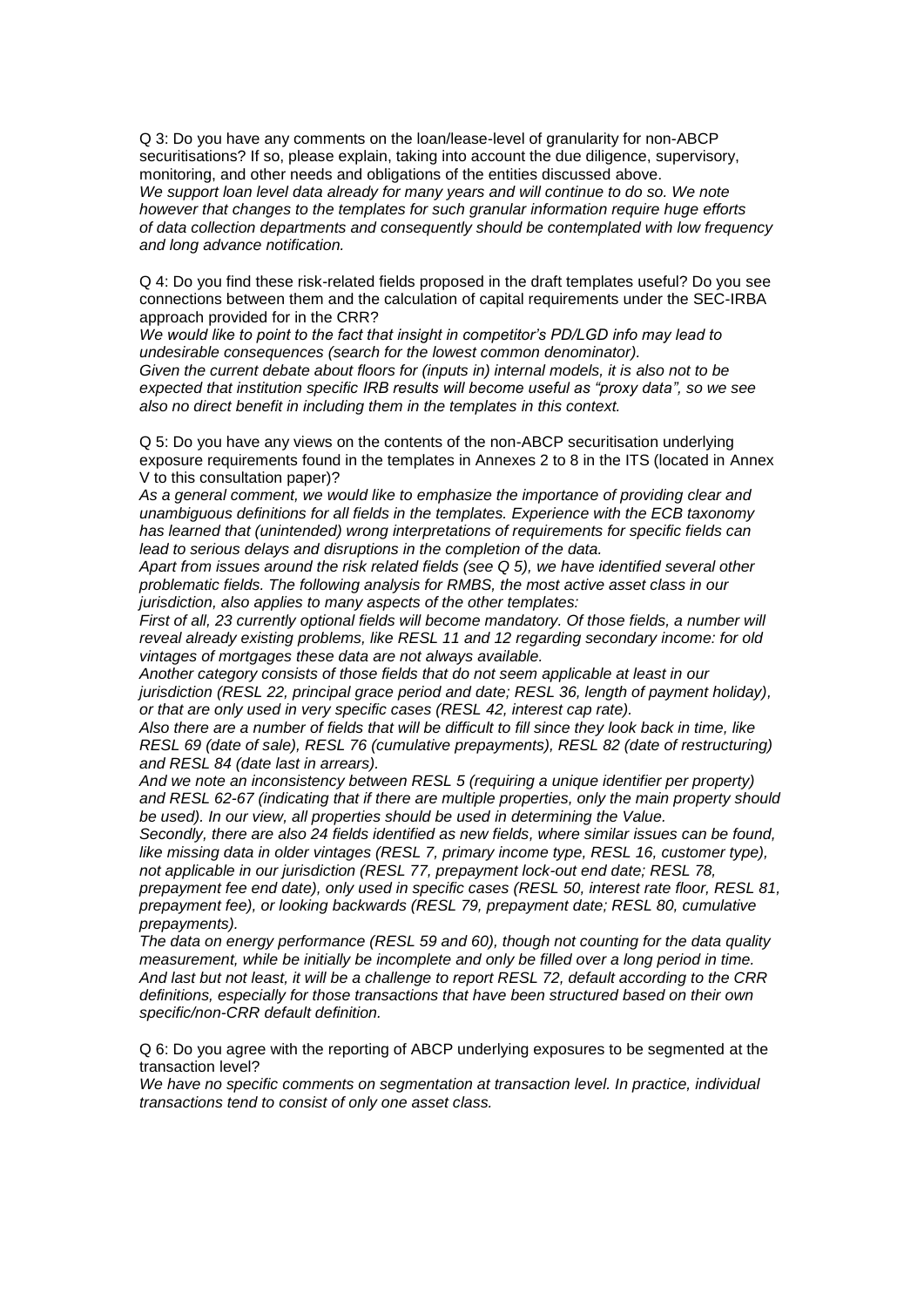Q 7: Do you have any views on the contents of the ABCP securitisation underlying exposure requirements, found in the template located in Annex 9 in the ITS (Annex V to this consultation paper)?

*This template seems to be more RMBS focused and not very useful for trade receivable securitisations.*

Q 8: Do you agree with the proposed reporting arrangements for inactive exposures? If you prefer the alternative (i.e. require all inactive exposures to continue to be reported over the lifetime of the securitisation), please provide further evidence of why the envisaged arrangement is not preferred.

*Yes, we do agree.*

Q 9: Do you have any views on these proposed investor report sections? Are there additional fields that should be added? Are there fields that should be adjusted or removed? Please always include field codes when referring to specific fields.

*Most of the information is already available in the current standard DSA Investor Reports and/or the Prospectus. Some fields in the non-ABCP template do not seem to be relevant for non-ABCP (Overcollateralisation: field INVSS 11 and Dilutions: field INVSS 29) and some fields may be difficult to fill: INVSS 31, default exposures CRR, may be difficult for those transactions that have been structured based on their own specific/non-CRR default definition, INVSS 34, restructured exposures and INVSA 5, amortising account, are both not easily available.*

Q 10: Do you have any views on the 'protection information' and 'issuer collateral information' sections, for synthetic securitisations?

*We have a serious problem with the requirement to make the name of a protection provider publicly available (INVSN 5-7).*

Q 11: Synthetic ABCP securitisations have not been observed in Europe—to ESMA's knowledge. However, do you see a need to extend the ABCP securitisation invest report template to cover potential synthetic ABCP securitisations? *There has been at least one, but this is not expected to be repeated.*

Q 12: Do you agree with the proposal that ISIN-level information should be provided on the collateral held in a synthetic securitisation using CLNs? If you believe aggregate information should be provided, please explain why and how this would better serve the due diligence and monitoring needs of investors, potential investors, and public bodies listed in Article 17(1) of the Securitisation Regulation.

*Yes, we do agree.*

Q 13: Do you consider it useful to have this static vs. dynamic distinction in the templates? *Yes, it is useful in our view.*

Q 14: Do you have any views on these 'No data' options? Do you believe additional categories should be introduced? If so, please explain why.

*It is very important to stay as close as possible by existing definitions. We note however that, since jurisdictional selection in the template has disappeared, a ND category indicating "not applicable for this jurisdiction" may be useful.* 

Q 15: Do you have any views on these data cut-off date provisions? *We are happy that the requirements as developed by the ECB continue to be applicable.*

Q 16: How much time would you need to implement these disclosure requirements? Do you have views on the date of effect of these disclosure requirements? *Given the large number of optional fields to be turned into mandatory and the complicated nature of some new fields, we see the implementation of the ESMA templates as a complex operation, not much different from the original implementation of the ECB templates.*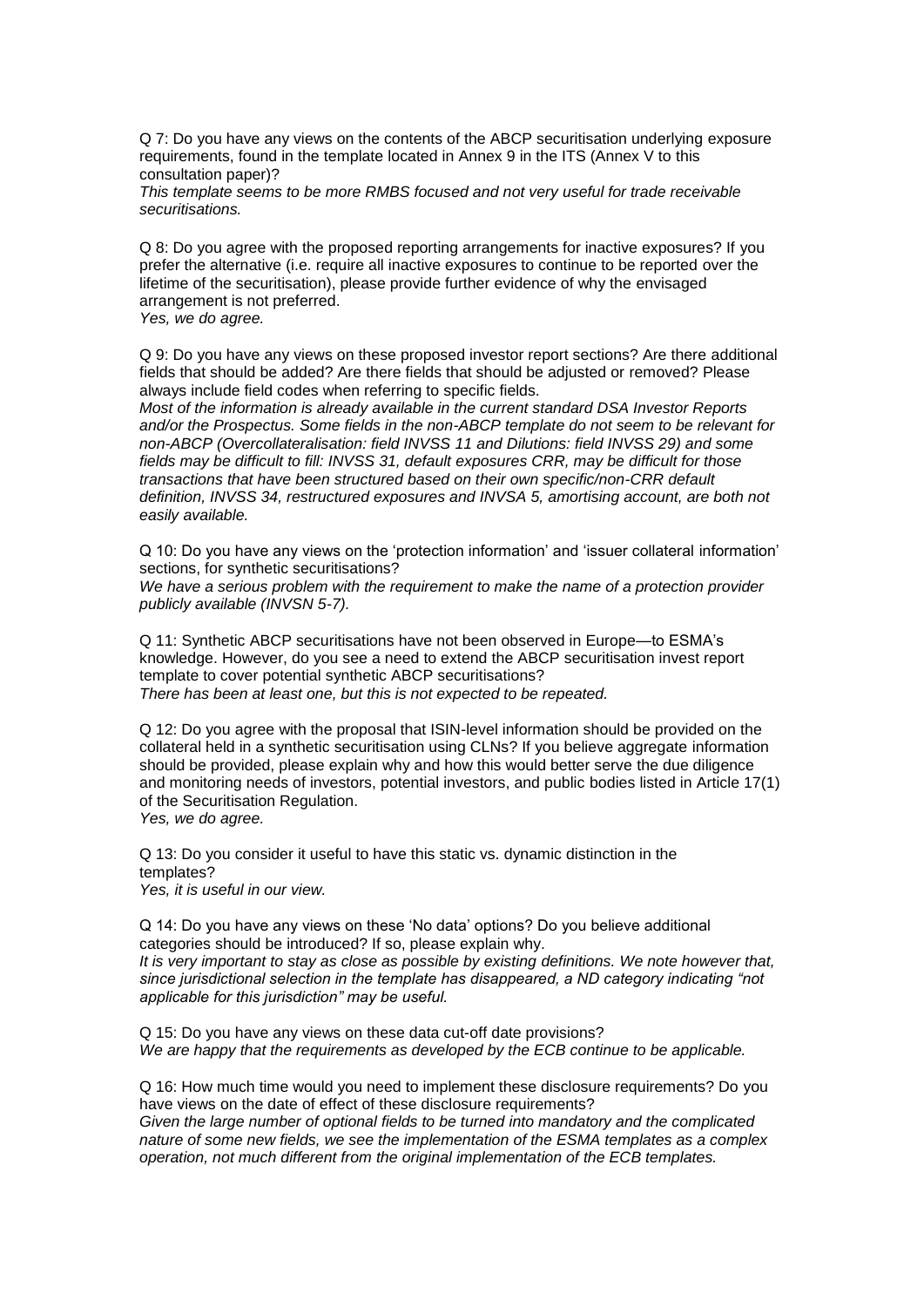*So a transition period of 12 months would be required in our view. For this period certain (quarterly) milestones should be defined in terms of gradual improvement of the data. And for those transactions not meeting all data requirements after the transition period, further steps in the data quality improvement process should be prescribed.* 

Q 17: Do you agree with the proposed technical format, ISO 20022, as the format for the proposed template fields? If not, what other reporting format you would propose and what would be the benefits of the alternative approach?

*We subscribe to the comment of the European Data Warehouse that the ISO 20022 standard can be used for daily reporting and providing feedback messages, but better not for the template fields, where it is recommended that CSV and XML be used.* 

Q 18: Do you agree with the contents of the item type and code table? Do you have any remarks about a system of item codes being used in this manner? *We do agree with the item types and codes, but we miss an explanation of how summaries of agreements (items 17-22) should look like.*

Q 19: Do you agree with the proposal to require the use of XML templates for securitisation information collected by securitisation repositories? *Yes, we do agree.*

Q 20: Do you agree with the requirement that securitisation repositories produce unique identifiers that do not change over time?

*Yes, this is already industry practice. The identifiers can also be linked to the LEI's of the SSPE's.*

Q 21: Do you agree with the usefulness and contents of the end-of-day report? *An end-of-day report may help to compare the contents of separate repositories, so can be a useful tool.*

Q 22: Do you agree that securitisation repositories should, at a minimum, offer a secure machine-to-machine connection platform for the users listed in Article 17(1) of the Securitisation Regulation? If not, please explain why and what you would propose instead as a minimum common operational standard. *We do agree.*

Q 23: Do you believe that other channels besides SFTP (such as messaging queue), are more appropriate? If so, please outline your proposal and explain why. *We recommend that a web portal and/or an API can also be used. These alternatives have been applied in the past successfully by the European Data Warehouse.*

Q 24: Do you agree with the available fields for creating ad hoc queries? Are there other fields that you would like to include? Please explain why if so.

*We agree, but with certain restrictions as indicated in the response of the European Data Warehouse (ad-hoc queries to be limited to a certain maximum number of loans, like 100.000).*

Q 25: Do you agree with the deadlines for securitisation repositories to provide information, following a data access query? Please explain if not and provide an alternative proposal and justification. *We agree with the deadlines.*

Q 26: Do you agree with the 60 minute deadline for securitisation repositories to validate data access queries and provide a standardised feedback message? Please explain if not and provide an alternative proposal and justification. *We agree with the 60 minutes deadline.*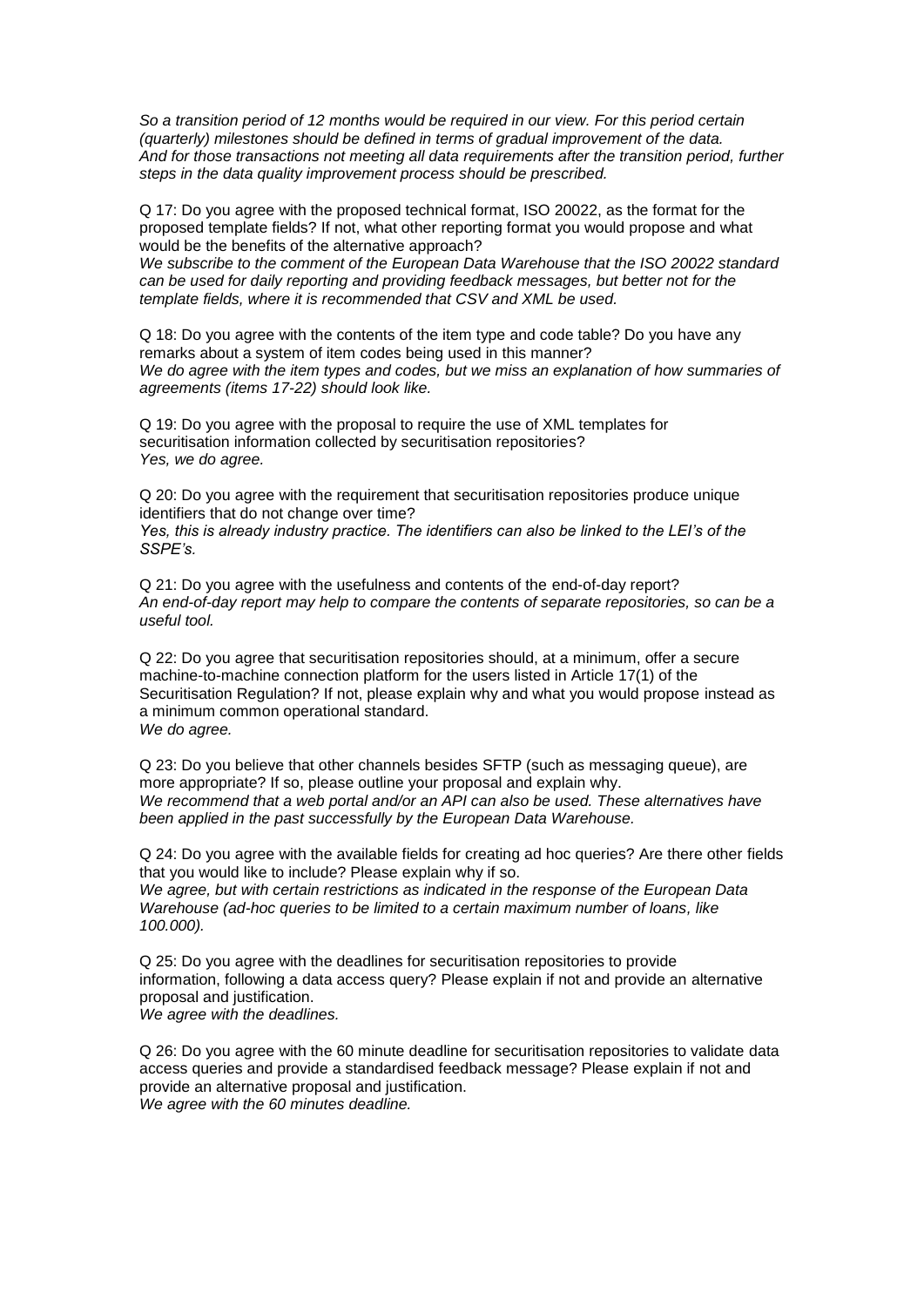Q 27: Do you agree with the mandatory use of XML format templates and XML messages? If not, please explain why and please provide another proposal for a standardised template and data exchange medium. *Yes, we do agree.*

Q 28: Do you agree with the use of the ISO 20022 format for all securitisation information made available by securitisation repositories? If not, please explain why and please provide another proposal for a standardised information format.

*In line with our answer on Q 17, we agree that the ISO 20022 standard can be used for daily reporting and providing feedback messages, but better not for the template fields, where it is recommended that XML be used.* 

Q 29: Do you agree with the data completeness score provisions? Are there additional features that you would recommend, based on your institution's needs as per the Securitisation Regulation?

*The completeness scores as developed by the ECB have been a useful tool in the early implementation of the loan-level-data. We agree with their ongoing application by ESMA.*

Q 30: Do you agree with the data 'consistency' provisions? Are there additional features that you would recommend be examined? *We agree with the continuation of the current practice as proposed by ESMA.*

Q 31: Do you agree that the securitisation repository, in order to verify the "completeness" of the securitisation documentation reported to it, should request written confirmation each year, as described above?

*We propose to require a documentation completeness and consistency check from one of the securitisation parties, or preferably the third-party verification agent, up-front and whenever a transaction is restructured. Annual confirmation does not add any value when f.i. a securitisation is restructured 1 month after the most recent confirmation / 11 months before the next one.*

*We also refer to our earlier question (under Q 18) that we miss an explanation of how summaries of agreements should look like.* 

Q 32: Do you agree that the securitisation repository should verify the "consistency" of documentation reported under points (b), (c), (d), (f), and the fourth subparagraph of Article 7(1) of the Securitisation Regulation by asking for written confirmation of its "consistency" as part of the same "completeness" confirmation request?

*Yes, subject to the same comments as in our answer on Q 31.*

Q 33: Do you see a need to develop standardised language for the written confirmation? *We do not see a direct need, but in general standardisation is welcome.*

Q 34: Do you agree with these 'free of charge' proposals?

*Not entirely. Access to investors and especially potential investors of proprietary information like formulae used by securitisation repositories is undesirable. Repositories should be challenged to develop the best formulae and not be allowed to just copy them.*

Q 35: Do you agree with the data access conditions for each entity listed in Article 17(1) of the Securitisation Regulation? If not, please explain your concerns and what access conditions you instead consider appropriate. *Yes, we do agree.*

Q 36: Do you consider that additional specifications should distinguish 'direct and immediate' access to information? If so, please explain why the above provisions are insufficient for your purposes and what you instead propose.

*No there is no need to distinguish between direct and immediate access.*